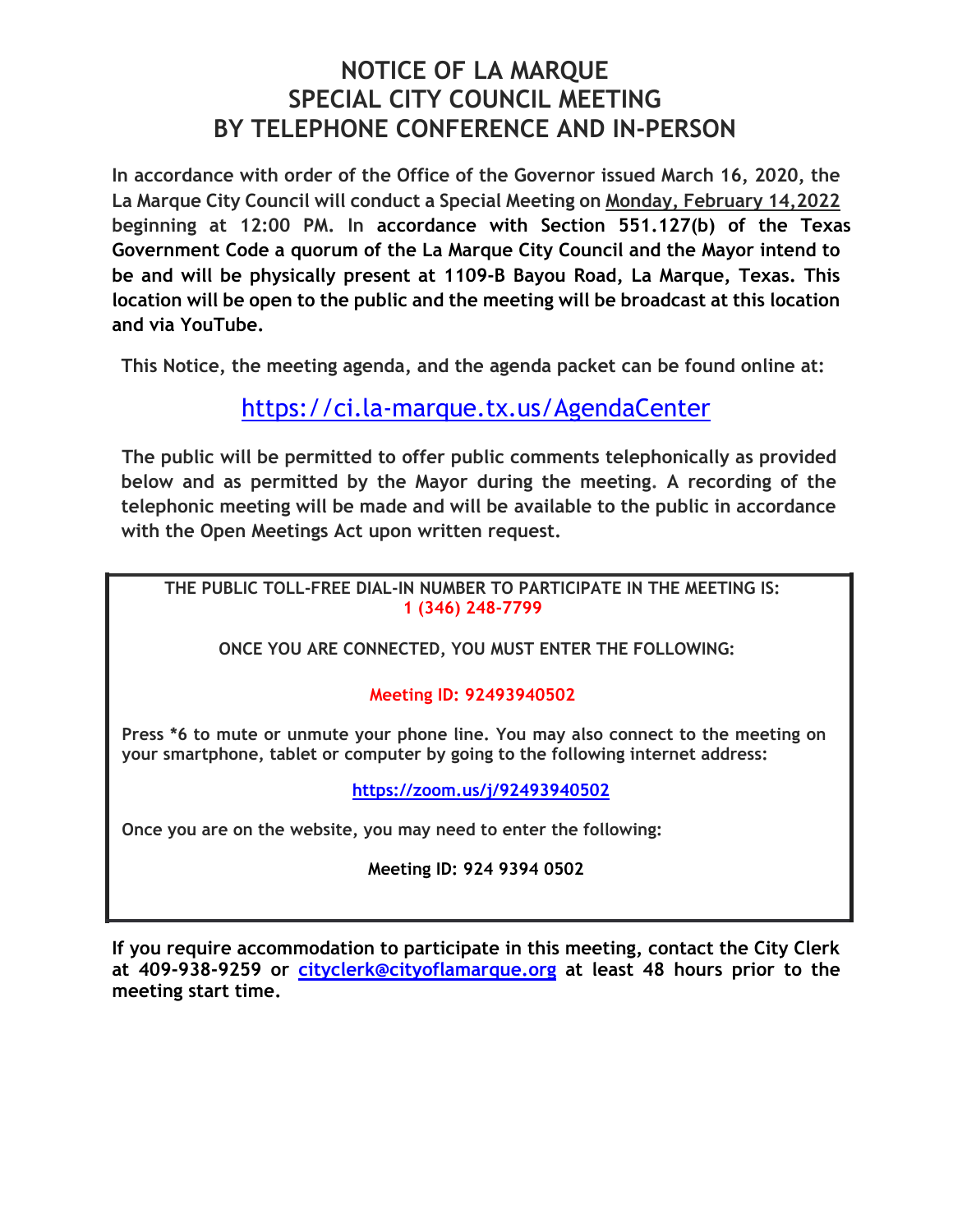

*1111 Bayou Road La Marque, Texas 409-938-9202* 

*Mayor - Keith Bell Kimberley Yancy - District A Councilmember Michael Carlson - District C Mayor Pro-Tem Joe Compian - District B Councilmember Casey McAuliffe - District D*  \*\*\*\*\*\*\*\*\*\*\*\*\*\*\*\*\*\*\*\*\*\*\*\*\*\*\*\*\*\*\*\*\*\*\*\*\*\*\*\*\*\*\*\*\*\*\*\*\*\*\*\*\*\*\*\*\*\*\*\*\*\*\*\*\*\*\*\*\*\*\*\*\*\*\*\*\*\*\*\*\*\*\*\*\*\*\*\*\*\*\*\*\*\*\*\*\*\*\*\*\*\*\*\*

> **CITY OF LA MARQUE CITY COUNCIL SPECIAL MEETING of FEBRUARY 14, 2022**

Notice is hereby given that the City Council of the City of La Marque, Texas will conduct a **Special Meeting on February 14, 2022, beginning at 12:00 p.m. in the Council Chambers located at 1109-B Bayou Rd, La Marque, Texas as well as via videoconference hosted through (ZOOM)**. In accordance with Section 551.127(b) of the Texas Government Code a quorum of the La Marque City Council and the Mayor intend to be and will be physically present at 1109-B Bayou Road, La Marque, Texas. This location will be open to the public and the meeting will be broadcast at this location and via YouTube. The council will meet for the purpose of considering the following agenda:

- **(1) CALL MEETING TO ORDER**
- **(2) ROLL CALL**
- **(3) INVOCATION AND PLEDGE OF ALLEGIANCE**
- **(4) CITIZENS PARTICIPATION (Limited to three minutes per person)**

Comments from the public will be heard at this time. Any person with cityrelated business who has signed up may speak to Council on a specific agenda item (limited to three (3) minutes) should give the Mayor your name and the item you wish to speak about. In compliance with Texas Open Meeting Act, the City may not deliberate on comments. Personal attacks will not be allowed, and personnel matters should be addressed to the City Manager during normal business hours. **Press \*6 to mute or unmute if you are participating by telephone, press the unmute button if attending via zoom on a smartphone, tablet, or computer, or stand if attending in person, and the Mayor will call on you in turn.** 

#### **(5) EXECUTIVE SESSION**

The City Council for the City of La Marque, Texas reserves the right to adjourn into executive session at any time during the course of this meeting to discuss